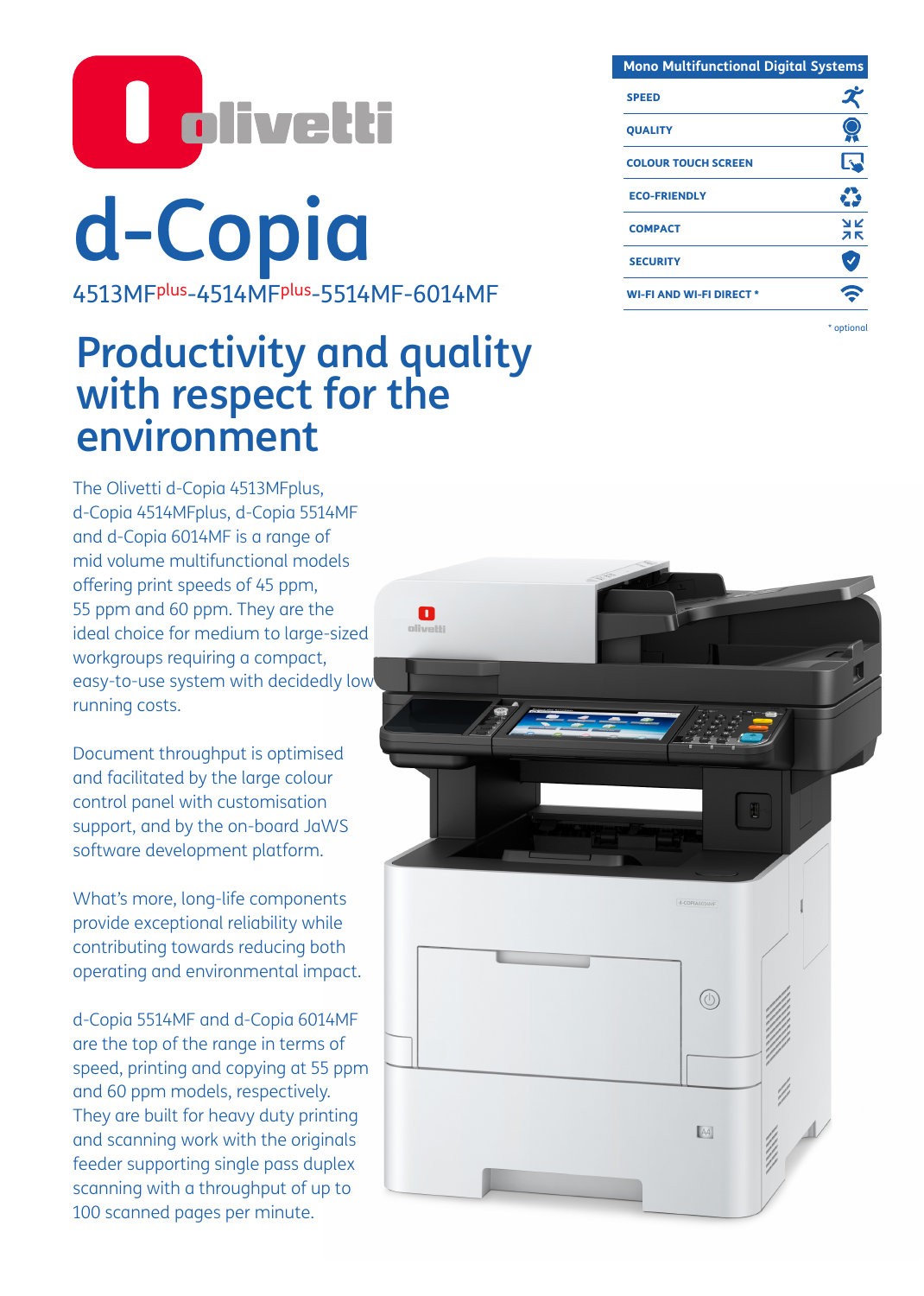**UP TO 45, 55 & 60 PPM A4** (See *Technical Specifications* for A3 speed)

**1,200 x 1,200 DPI PRINT RESOLUTION**

**7" COLOUR TOUCH SCREEN**

**COMPACT DESIGN**

**AUTOMATIC SINGLE PASS DUPLEX FEEDER (d-Copia 5514MF AND d-Copia 6014MF ONLY)**

**JAWS PROGRAMMING PLATFORM**

**SEARCHABLE PDF (with Scan Extension Kit)**

#### **HIGH PERFORMERS FOR WORKGROUPS**

These multifunctional systems can be configured with up to four additional paper drawers (options) **giving a maximum capacity of 2,600 sheets**, and can be integrated within existing workflows thanks to the **JaWS software development platform**.

The standard 1 GB memory can be expanded up to 3 GB for improved performance in the case of large printing/copying jobs or for scanning **complex documents**.

**Authentication** not only provides optimal control of system access but also allows personalised use of the device and the **Data Security Kit** (optional) ensures that data stored on these devices, during processing, is deleted immediately afterwards, and completely overwritten on when the task has been concluded.

Many different formats are supported, and data compression allows large quantities of data to be transferred; while **pdf encryption** guarantees confidentiality.

#### **INDISPENSABLE FUNCTIONS FOR THE MODERN OFFICE**

**The 7" operator touch panel** provides direct access to functions that are intuitive to use, while the **Jaws software development platform** (combined with memory expansion and SD card) allows document flow customisation, leading to improved productivity and efficiency in the modern office.

Handling multipage documents becomes fast and easy with the **automatic duplex feeder**. The 45 ppm model has a 75- sheet originals capacity, while the other models feature a **100-sheet Dual-Scan Feeder**  which allows contemporary scanning of both sides of the document with speeds reaching an impressive 100 ipm.

**The MS-5100B Manual Stapler,** supported by the d-Copia 5514MF and d-Copia 6014MF, can staple up to 20 x 80 g/m<sup>2</sup> sheets.

The **Scan Extension Kit** option generates searchable files, converting images, obtained from scans of printed text, into **editable text**. This creates not only PDF files but also common Office formats such as Microsoft Word, Excel and PowerPoint. Images are rotated automatically to the correct position, so document pages no longer need to be turned manually.

These models provide the ability to scan directly, in mono and colour, to USB memory, email contacts (Scan to E- mail), server folders (Scan to FTP) and shared folders on PC (Scan to SMB), which speeds up procedures and avoids unnecessary printing.

#### **REDUCED ENVIRONMENTAL IMPACTS**

To further improve environmental protection these models have been designed with **reduced energy consumption**, eco- compatible parts, a reduction in delivery packaging, pre-installed toner, greater use of recycled materials, reductions in emissions and **long life components** - all leading to exceptional reliability, waste optimisation and reduced running costs.

#### **MOBILE PRINTING**

All models come with standard network connectivity. However, by installing the **IB-51 option**, they can also be connected to **wireless devices** via an access point and the **Wireless Network Interface Kit (IB-36)**  can be installed and configured for printing in **Wi-Fi Direct** environments.

For all models, wireless printing is possible, directly from mobile devices, when both are connected to the same local Wi-Fi network. With Wi-Fi Direct support, print jobs can be run directly from the **Olivetti Mobile Print App**, which is compatible with both Android and iOS systems. From iOS devices only, jobs can also be printed directly using the **AirPrint®** protocol without the need to install further software.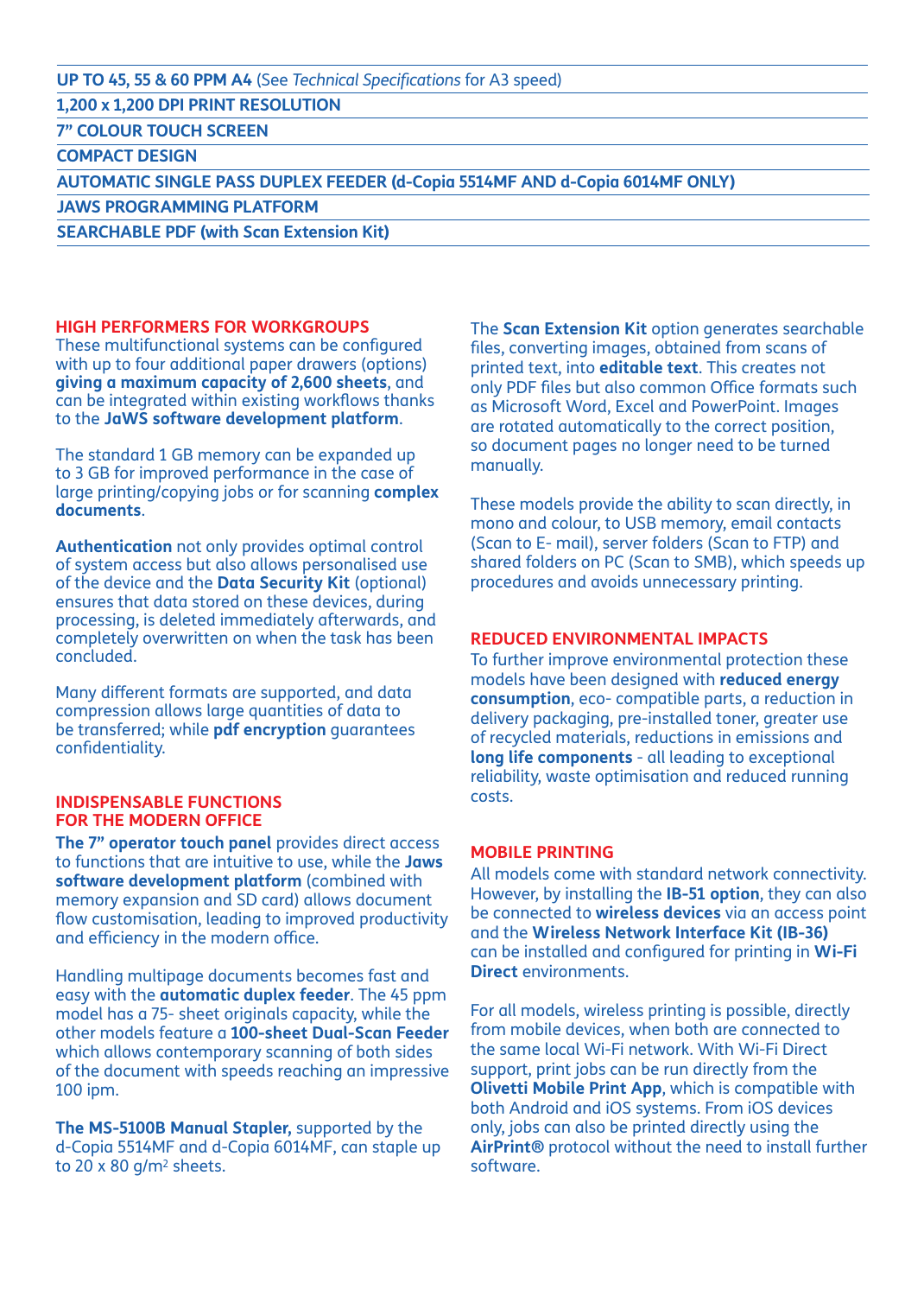

*Superior paper capacity with optional drawers (45 ppm model shown in photo)*

**GENERAL**



*Automatic single pass feeder (55 ppm and 60 ppm models)*



*New MS-5100B stapler (55 ppm and 60 ppm models)*

**TECHNICAL SPECIFICATIONS d-Copia 4513MFplus d-Copia 4514MFplus d-Copia 5514MF d-Copia 6014MF**

| Type:                                          | Printer/Scanner/Copier                                                                               | Printer/Scanner/Copier/Fax |                              |
|------------------------------------------------|------------------------------------------------------------------------------------------------------|----------------------------|------------------------------|
| <b>Technology:</b>                             | Mono Laser; JAWS software development platform (Java and Web Solutions)                              |                            |                              |
| <b>Print/Copy Speed (per minute):</b>          | Up to 45 ppm A4                                                                                      | Up to 55 ppm A4            | Up to 60 ppm A4              |
| <b>Duplex Print/Copy Speed (per minute):</b>   | Up to 22.5 ppm A4                                                                                    | 39.5 ppm A4                | Up to 43 ppm A4              |
| <b>Processor:</b>                              | ARM Cortex-A9 Dual core 1.2GHz + ARM Cortex-M3 100MHz                                                |                            |                              |
| <b>Resolution:</b>                             | $1,200 \times 1,200$ dpi (print), 600 x 600 dpi (scan/copy)                                          |                            |                              |
| <b>Operator Panel:</b>                         | 7" Colour Touch Screen, Speakers for job notifications, tiltable                                     |                            |                              |
| <b>Warm-up Time:</b>                           | Approx 16 secs or less<br>Approx 25 secs or less                                                     |                            |                              |
| <b>First Print-out Time:</b>                   | Approx 5.9 secs or less                                                                              | Approx 4.9 secs or less    |                              |
| <b>First Copy Time from DP:</b>                | Approx 7 secs or less                                                                                | Approx 6 secs or less      |                              |
| <b>First Copy Time from Platen:</b>            | Approx 7 seds or less                                                                                |                            |                              |
| <b>Memory:</b>                                 | Standard 1GB, Max. 3GB + SSD 128GB                                                                   |                            |                              |
| <b>Standard Interfaces:</b>                    | USB Interface connector: 1 (Hi-Speed USB); Network interface: 1 (10 Base-T/100 Base-TX/1000 Base-T); |                            |                              |
|                                                | Interface (optional): 1 (for IB-50 /IB-51); Wireless LAN (optional): 1 (for IB-36);                  |                            |                              |
| <b>Embedded Counter:</b>                       | 100 dept codes                                                                                       |                            |                              |
| <b>Duty Cycle (Pages/Month):</b>               | 13,000                                                                                               | 16.500                     | 20,000                       |
| Weight:                                        | Base Unit approx 22.5 kg                                                                             | Base Unit approx 24.1 kg   |                              |
| Dimensions (W x D x H):                        | Base Unit: 475 x 476 x 575mm                                                                         |                            | Base Unit: 480 x 495 x 590mm |
| <b>Power Supply:</b>                           | AC 220 V ~ 240 V, 50/60 Hz                                                                           |                            |                              |
| <b>Energy Consumption Printing/Copying:</b>    | 630 W/ 652W                                                                                          | 711 W/731 W                | 723 W/746 W                  |
| <b>Energy Consumption in Ready Mode:</b>       | 50 W                                                                                                 | 54 W                       |                              |
| <b>Energy Consumption in Standby:</b>          | 0.5W                                                                                                 |                            |                              |
| Noise Levels (according to ISO 7779/ISO 9296): |                                                                                                      |                            |                              |
| <b>Printing:</b>                               | 54 dB(A) LpA                                                                                         | 56 dB(A) LpA               | 57 dB(A) LpA                 |
| TEC (kWh/wk):                                  | 2.37                                                                                                 | 2.90                       | 3.12                         |
| <b>Standby:</b>                                | 30 dB(A) LpA                                                                                         |                            |                              |

*Security standards: GS, TÜV, CE. This product has been manufactured by a company operating in conformity with ISO 9001 Quality Standards and ISO 14001 Environmental Directive.*

#### **PAPER HANDLING**

| <b>Universal Bypass:</b>                  | 100-sheet, 60 - 220 q/m <sup>2</sup> A4, A5, A6, B5, B6, Letter, Legal, Custom (70 × 148 mm - 216 × 356 mm)                                  |                                                                       |  |
|-------------------------------------------|----------------------------------------------------------------------------------------------------------------------------------------------|-----------------------------------------------------------------------|--|
| <b>Standard Drawer:</b>                   | 500-sheet, 60 - 120 g/m <sup>2</sup> , A4, A5, A6, B5, B6, Letter,                                                                           | 500-sheet, 60 - 120 g/m <sup>2</sup> , A4, A5, A6, B5, B6, Letter,    |  |
|                                           | Legal, Custom (140 $\times$ 148 mm - 216 $\times$ 356 mm);                                                                                   | Legal, Custom (105 $\times$ 148 mm - 216 $\times$ 356 mm);            |  |
| <b>PF-3110 Paper Drawer, optional:</b>    | 500-sheet, 60 - 120 g/m <sup>2</sup> , A4, A5, A6, B5, B6, Letter, Legal, Custom (92 × 162 mm - 216 × 356 mm);<br>(max 4 additional drawers) |                                                                       |  |
|                                           |                                                                                                                                              |                                                                       |  |
| <b>Paper Input Capacity, max:</b>         | 2.600 sheets, A4 (with additional drawers)                                                                                                   |                                                                       |  |
| <b>Duplex Automatic Originals Feeder:</b> | 75-sheet RADF 50-120 g/m <sup>2</sup> , A4, A5, B5, Letter, Legal,                                                                           | Single pass 100 sheets; 50-120 g/m <sup>2</sup> , A4, A5, B5, Letter, |  |
|                                           | Custom (105 $\times$ 148mm – 216 $\times$ 356 mm)                                                                                            | Legal, Custom (105 $\times$ 148 – 216 $\times$ 356 mm)                |  |
| <b>Paper Output Capacity:</b>             | Max 250 sheets face-down                                                                                                                     | Max 500 sheets face-down for full sensor                              |  |
| <b>Standard Duplex Functionality:</b>     | 60-120 g/m <sup>2</sup> , A4, A5, B5, Letter, Legal                                                                                          |                                                                       |  |

#### **PRINT FUNCTIONS**

| Up to 45 ppm A4                                                                                    | Up to 55 ppm A4 mono | Up to 60 ppm A4 mono                                                                                    |
|----------------------------------------------------------------------------------------------------|----------------------|---------------------------------------------------------------------------------------------------------|
| PCL 6 (5c/XL), KPDL 3 (PostScript 3-compatible), PDF Direct Print, XPS Direct Print, AES Support,  |                      |                                                                                                         |
| TIFF/JPEG Direct Print Support, Open XPS, Line Printer, IBM Proprinter X24E, Epson LQ-850          |                      |                                                                                                         |
| All current Windows Operating Systems, Mac OS X Version 10.8 or later, UNIX, LINUX                 |                      |                                                                                                         |
| 93 scalable fonts (PCL6/KPDL3), 8 fonts (Windows), 1 Bitmap font, 45 one-dimensional barcode types |                      |                                                                                                         |
| and 1 two-dimensional barcode type (PDF-417)                                                       |                      |                                                                                                         |
| Olivetti Mobile Print for iOS and Android, AirPrint, Direct Wi-Fi (optional), Google Cloud Print   |                      |                                                                                                         |
|                                                                                                    |                      |                                                                                                         |
|                                                                                                    |                      | PDF direct printing, IPP printing, E-mail printing, WSD printing, SSL-protected printing, IPsec, SNMPv3 |

#### **COPY FUNCTIONS**

| <b>Copy Speed, max:</b>                | 45 ppm A4                                                                                  | 55 ppm A4 | 60 ppm A4 |
|----------------------------------------|--------------------------------------------------------------------------------------------|-----------|-----------|
| <b>Reduction / Enlargement ratios:</b> | 7 Reductions/5 Enlargements                                                                |           |           |
| <b>Originals Format, max:</b>          |                                                                                            |           |           |
| <b>Continuous Copying:</b>             | $1 - 999$                                                                                  |           |           |
| Zoom:                                  | $25 - 400\%$ in steps of $1\%$                                                             |           |           |
| <b>Image Adjustment:</b>               | Text + Photo, Photo, Text, Map, Printed Documents                                          |           |           |
| <b>Other Functions:</b>                | Electronic sort, ID Card Copy, 2 in 1, 4 in 1, Automatic drawer selection, Skip blank page |           |           |